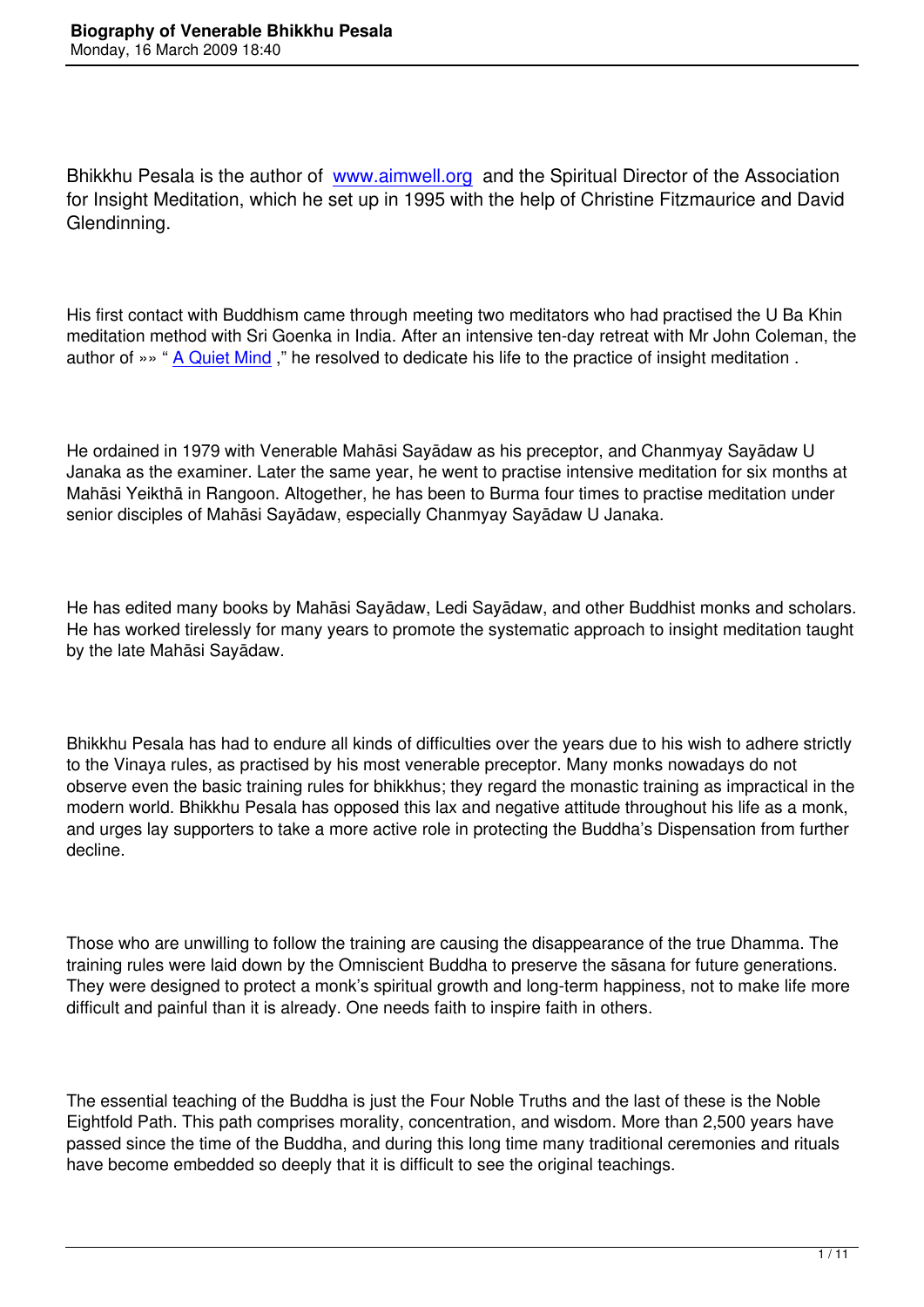There is only one way to remove suffering and that is to remove its causes, which are craving and ignorance.

#### **No Offence**

150.Those monks who explain what is no offence as an offence work for the harm, unhappiness, and loss of gods and men. They make much demerit and cause the disappearance of the true Dhamma.

151.Those monks who explain what is an offence as no offence …

152-9.Those monks who explain what is a light offence as a heavy offence … a heavy offence as a light offence … a gross offence as not a gross offence … a not gross offence as a gross offence … a partial offence as a complete offence … a complete offence as a partial offence … a curable offence as incurable … an incurable offence as curable … work for the harm, unhappiness, and loss of gods and men. They make much demerit and cause the disappearance of the true Dhamma.

160-1.Those monks who explain what is no offence/an offence as no offence/an offence, work for the welfare, happiness, and benefit of gods and men. They make much merit and preserve the true Dhamma.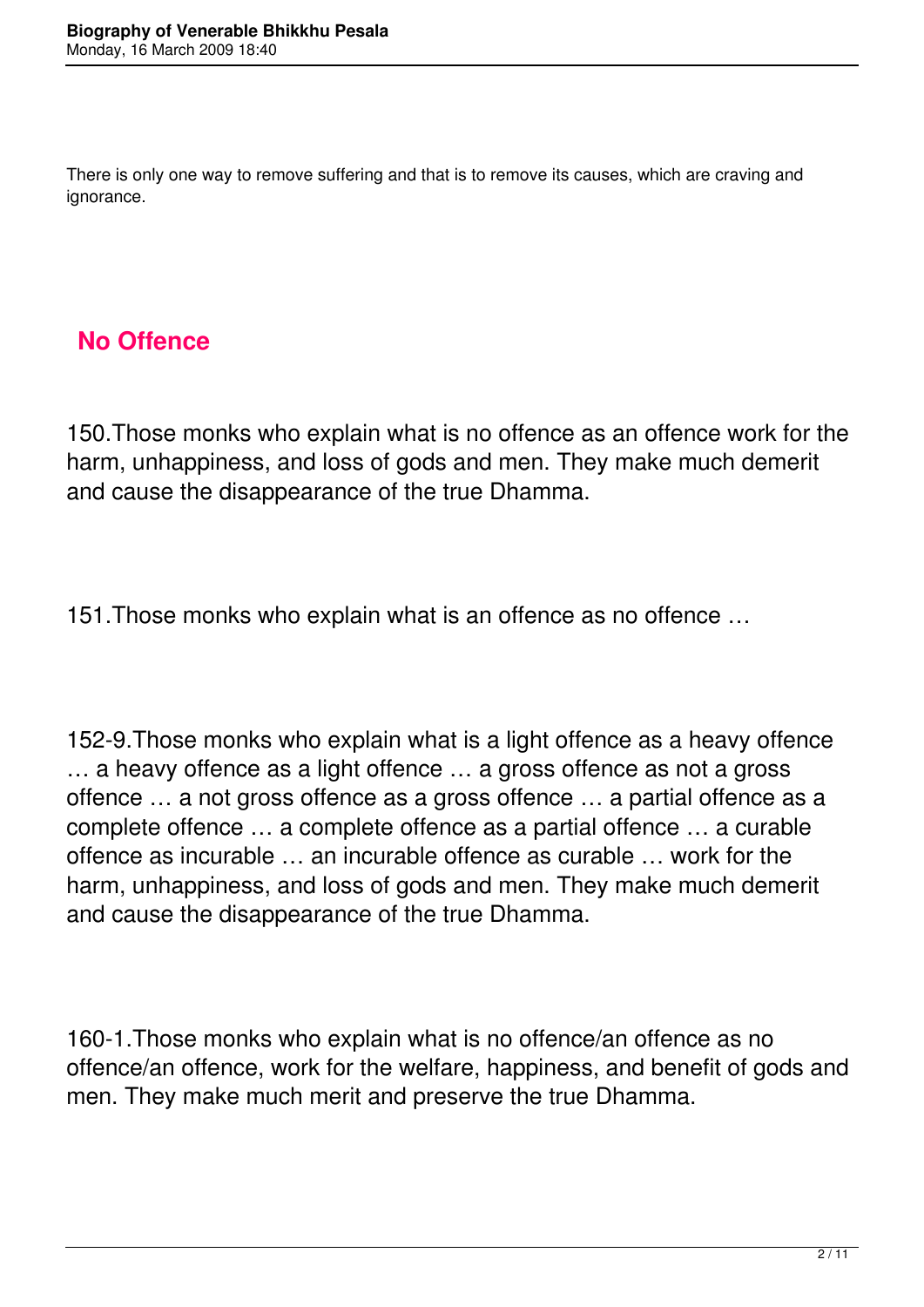162-9.Those monks who explain a light offence as a light offence … work for the welfare, happiness, and benefit of gods and men. They make much merit and preserve the true Dhamma.

*(A.i.150-169)*

**Not Dhamma**

140. Those monks who explain what is not Dhamma as not Dhamma, work for the welfare, happiness, and benefit of gods and men. They make much merit and preserve the true Dhamma.

141. Those monks who explain what is Dhamma as Dhamma, work for the welfare, happiness, and benefit of gods and men. They make much merit and preserve the true Dhamma.

142-9. Those monks who explain not Vinaya as not Vinaya, Vinaya as Vinaya, what was not said by the Tathägata as not said by him, what was said by him as said by him, what was not practised by him as not practised by him, what was practised by him as practised by him, what was not laid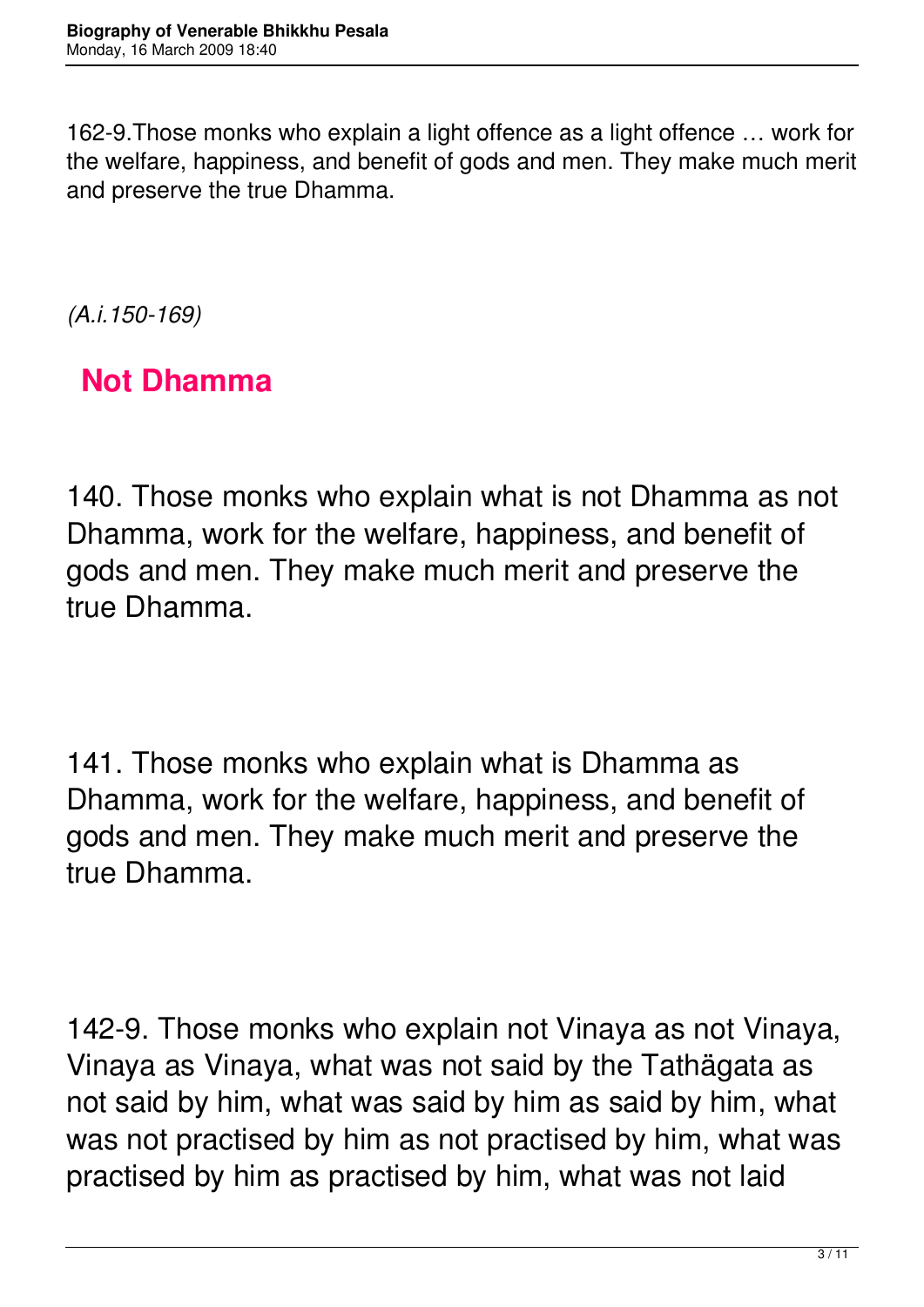down by him as not laid down by him, what was laid down by him as laid down by him, work for the welfare, happiness, and benefit of gods and men. They make much merit and preserve the true Dhamma.

*(A.i.140-149)*

#### **Ordination, Oakenholt, June 1979**



**Front Row:** Ven Nyānaponika, Ven Piyatissa, Ven Rewata Dhamma, Ven Mahāsi Sayādaw (seated), Sayādaw U Janaka, U Aggadhamma, U Myat Saw (the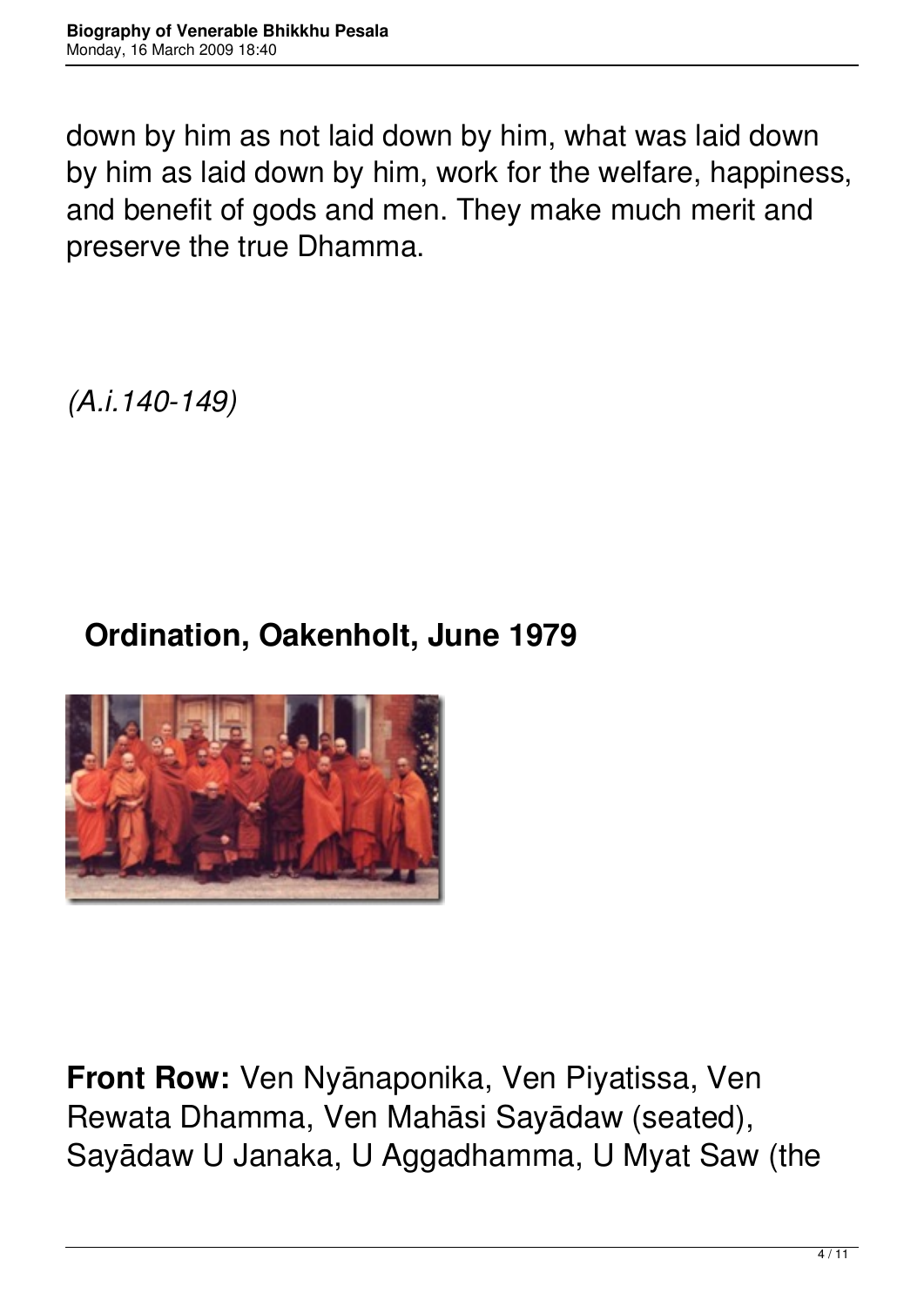owner of Oakenholt), and two temporary monks Bhikkhu Pesala is at the far right of the middle row.

# **What Happened to Oakenholt?**

Oakenholt Buddhist Centre was sold soon after the owner passed away. It is now a retirement home. It [pleases me that the elderly](http://www.oakenholt.co.uk/) can enjoy the peaceful surroundings that we did all those years ago. May the residents discover an interest in meditation during their final years.

#### **Going Forth into the Holy Life**

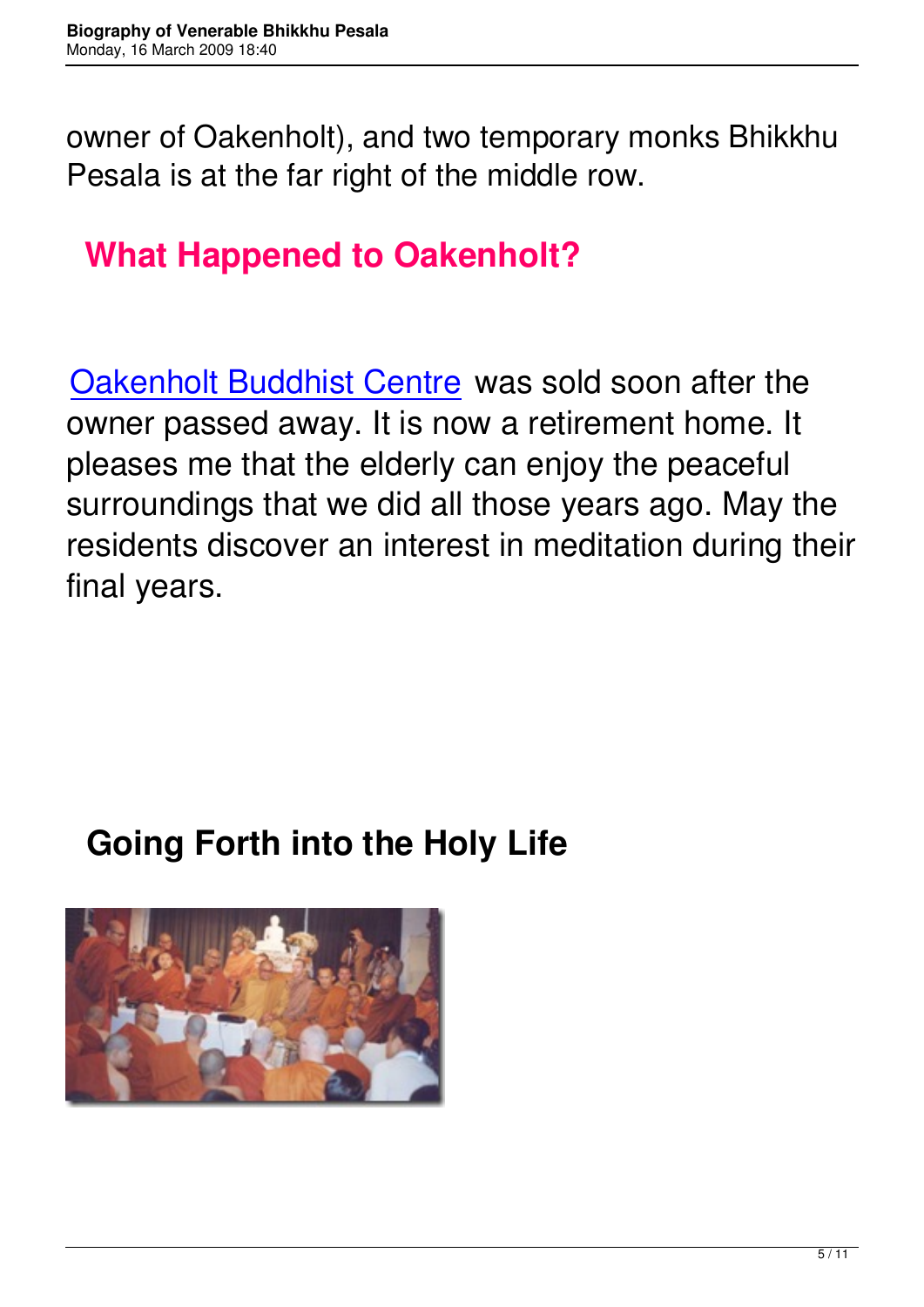#### **Venerable Mahāsi Sayādaw with Ajahn Chah,**

Ajahn Sucitto, Ajahn Ñānadharo, and Ven. Hammalawa Saddhātissa

# **Venerable Mahāsi Sayādaw with Monks and Lay Meditators**



**Back Row:** Dave Ashcroft, Mrs Aung's 2 sons, Jurgen, Jerry Rollason (artist of Ajahn Chah's portrait at Chithurst), Dr Michael Clark, Roy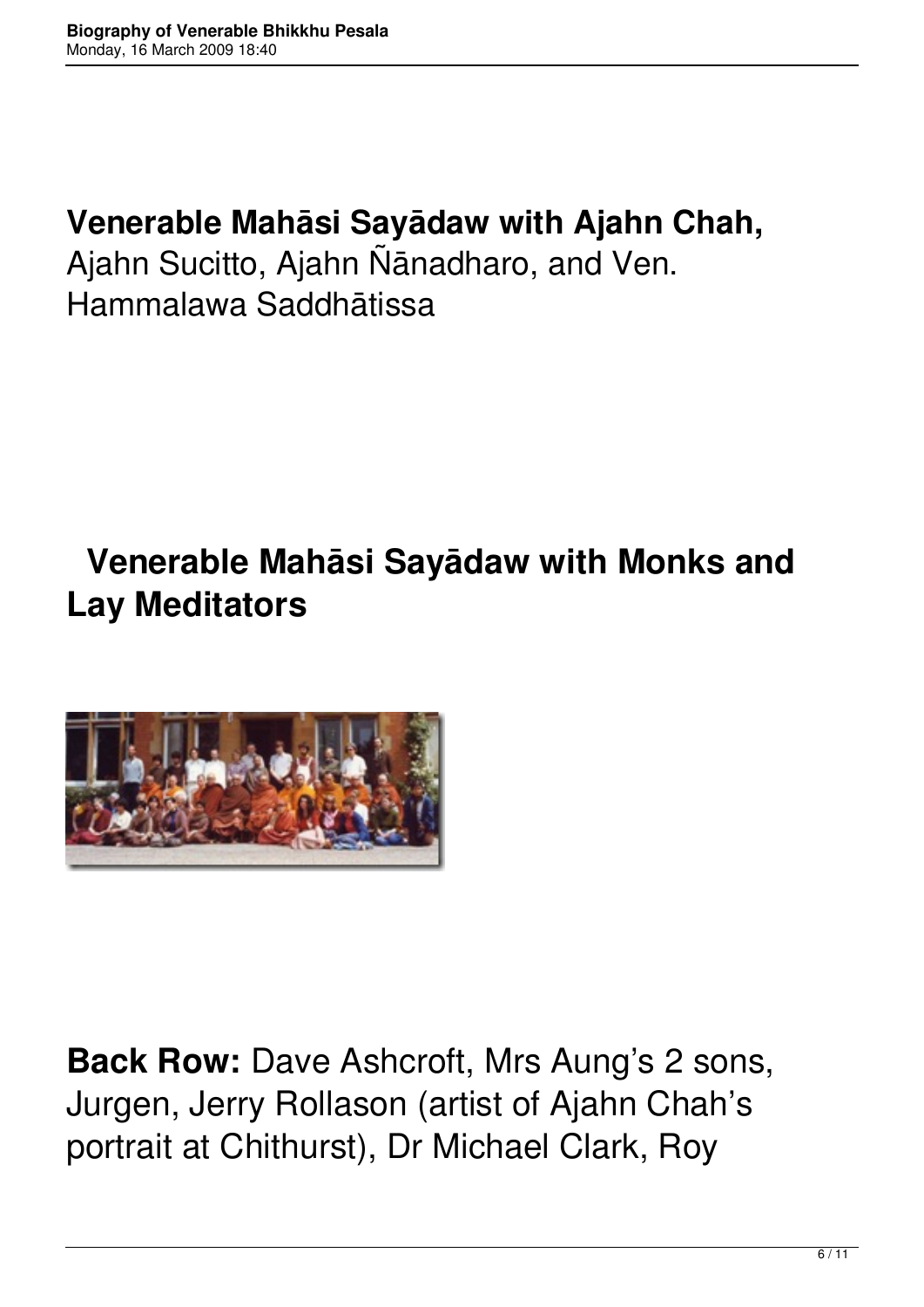Brabant-Smith, Burmese Kappiya, John Woodfine (Ajahn Kāruniko), 3 unknown, Mr Dennison.

**Monks:** Unknown, Ven Dhammawiranātha, Rob Johnson, U Aggadhamma, Mahāsi Sayādaw, Sayādaw U Janaka, 3 temporary monks, Ajahn Ñānadharo (Laos), U Khin (BBC), U Pesala.

**Front Row:** 2 Tibetan nuns, unknown, Mrs Aung's 2 daughters, hidden, unknown, Mrs Khin, Joan Hamze, Mrs Aung, Mrs Ruth Dennison, Abhiññāni, 6 unknown.

**Books:**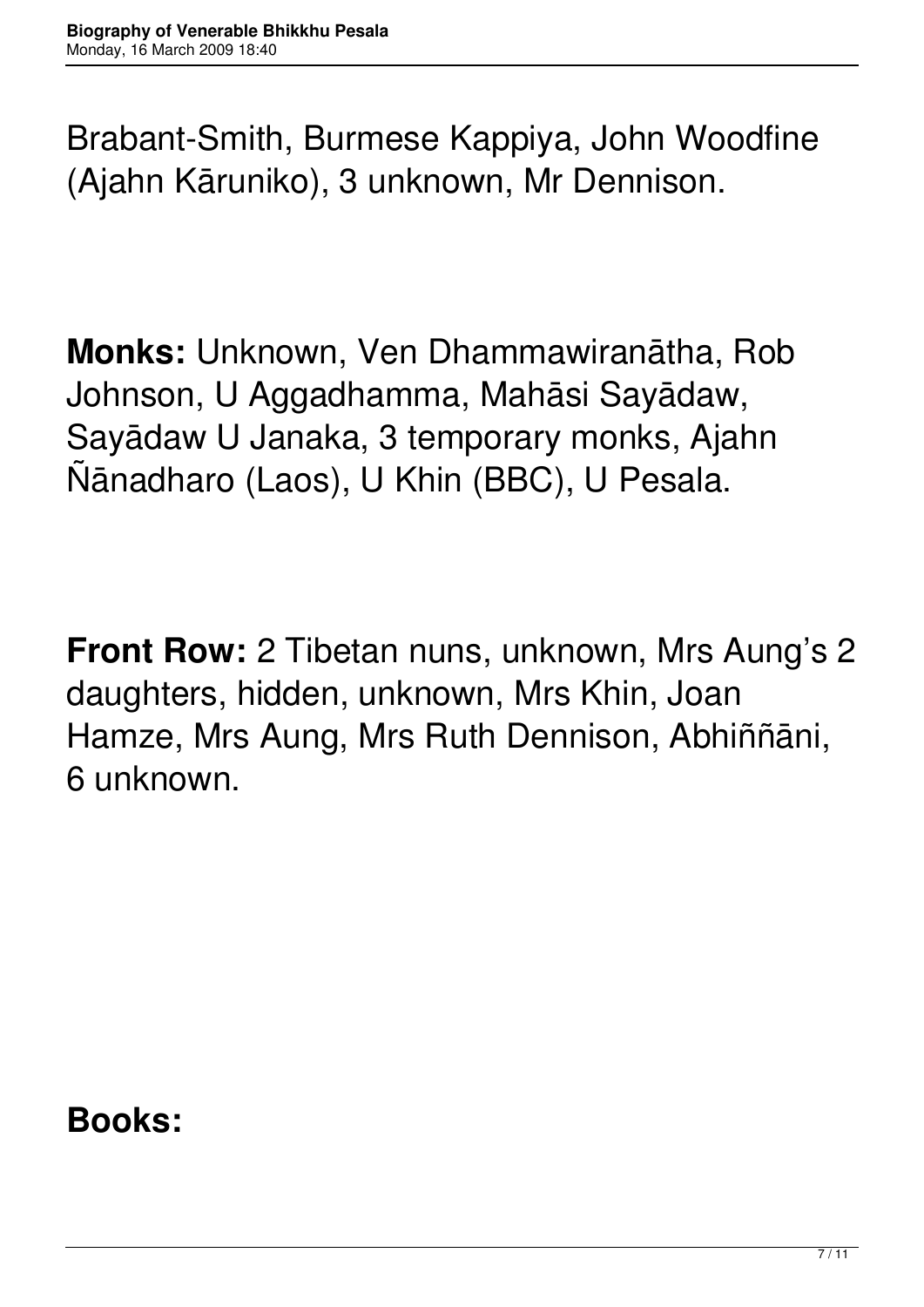### An Introduction to Buddhism

An Introduction to Meditation

An Explanation of Kamma

An Explanation of Rebirth

Porisada - The Man-Eater

Where Have You Come From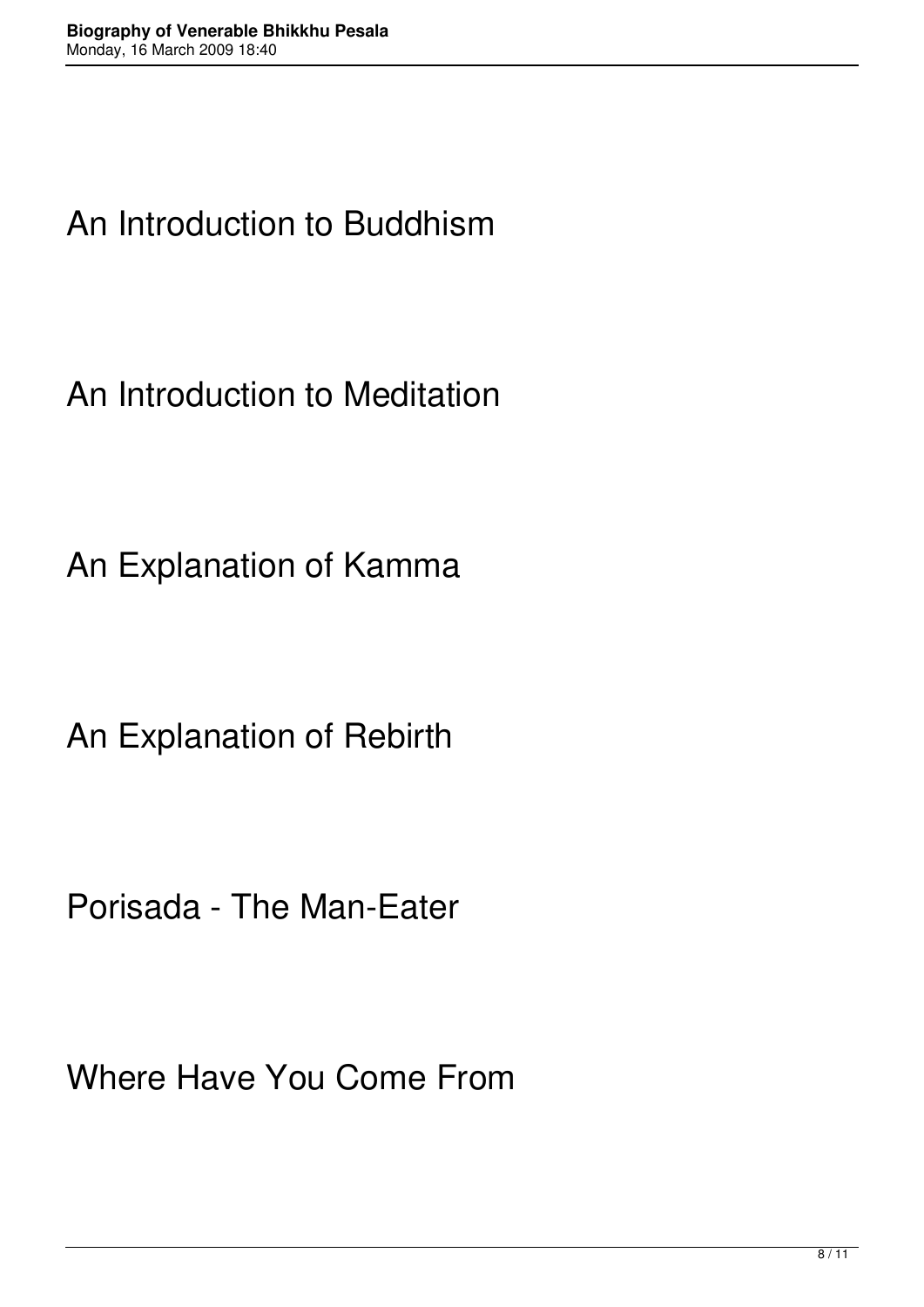### The Way Down To Hell Is Easy

The Power Of Love

What Is Nibbana

The Debate Of King Milinda

An Exposition Of The Mangala Sutta

An Exposition Of The Metta Sutta

An Exposition Of The Dhammacakka Sutta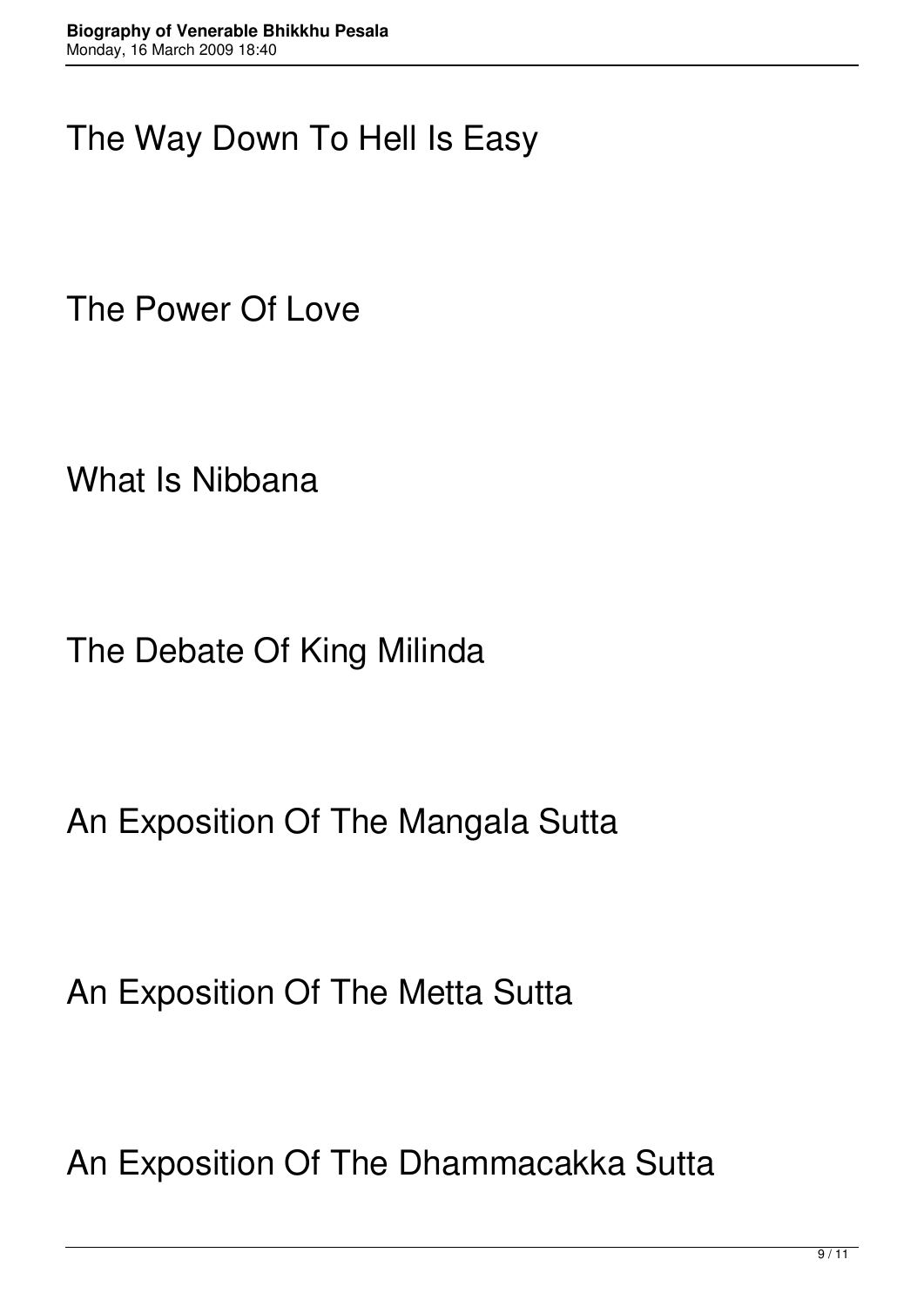### The Nature Of Illusion

A Precious Human Rebirth

Money Makes The World Go Round

The Heart Of Buddhism

Ethical Dilemmas

The Five Workers